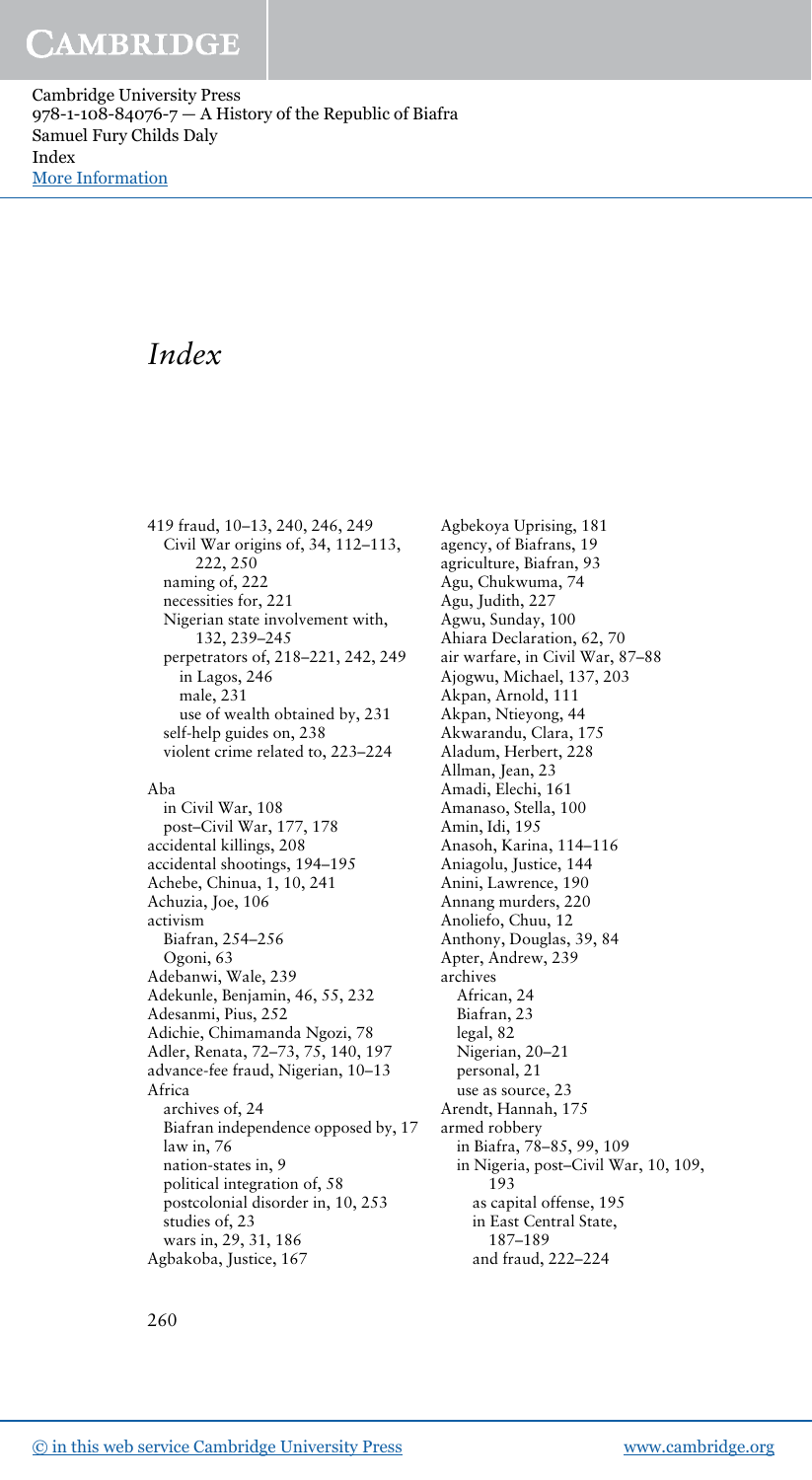Cambridge University Press  $978-1-108-84076-7$  – A History of the Republic of Biafra Samuel Fury Childs Daly Index [More Information](www.cambridge.org/9781108840767)

### Index 261

prosecution of, 189–191, 195, 196–197 in Rivers State, 192 studies of, 109 armies. see also soldiers Biafran, 44, 74 discipline lacking in, 86, 87, 91, 95, 105, 123–124 dissolution of, 204 factionalism in, 95 guerilla warfare of, 47 humanitarian goods trading involvement of, 140–141 Nigerian soldiers in, 95, 169 Nigerian code of conduct of, 49 discipline lacking in, 86 Igbo soldiers in, 176 post–Civil War demobilization of, 204 prosecution of crimes committed by, 170, 193 arms. see also guns Biafran state seeking purchase of forged documents used for, 144–146 Nigerian, 145 Asaba in Civil War, 45–46, 106, 124 Asika, Ukpabi, 56, 71, 171, 211–212 Atulobi, Simon, 104–105 authority, military in Nigeria, 119 authorization, to issue Biafran passes, 131 Awolowo, Obafemi, 55, 201, 239 Azikiwe, Nnamdi, 33, 62, 172 defection of, 33, 56 Babalola, Kola, 192, 243 Balewa, Abubakar Tafawa, 37 Bangladesh, independence of, 186 Banjo, Victor, 45, 71 banking in former Biafra, 200 scamming of, 242 banknotes. see money Bastian, Misty, 84, 174 Bayart, Jean-François, 8, 9, 249, 250

Bello, Ahmadu killing of, 39, 67 Benin, 45 Edo Kingdom of, 53 Republic of, 45 Biafra Sun (journal), 118 Biafra Time (journal), 117 Biafran Development Corporation, fraud by employees of, 144 Biafran state. see states:Biafran Biafran War. see Civil War, Nigerian biographies, as source, 28 black market trade in Civil War, 139–141, 201 post–Civil War, 201 blockade of Biafra, 46, see also starvation of Biafra as genocide, 55 BOFF (Biafran Organisation of Freedom Fighters), 92–94, 120 operations of, 123 Boko Haram, 256 Bolaño, Roberto, 85 bribery, prosecution of, 115 Buhari, Muhammadu, 15, 65, 242 bureaucracy Biafran, 113 Nigerian East Central State, 155, 171 Igbos in, 41, 135–136 South Eastern State, 155 Calabar Biafran identity of, 63 in Civil War, 53, 151 post–Civil War Igbos in, 161 property ownership disputes, 165 Cameroon, decolonization in, 33 cannibalism, in Civil War, 97–98 casualties of Civil War, 56 Central Bank of Biafra, looting of, 166 checkpoints Biafran, 107, 122, 131 bullying of civilians at, 122 importance of having documents at, 130 Nigerian popular resentment against, 160, 180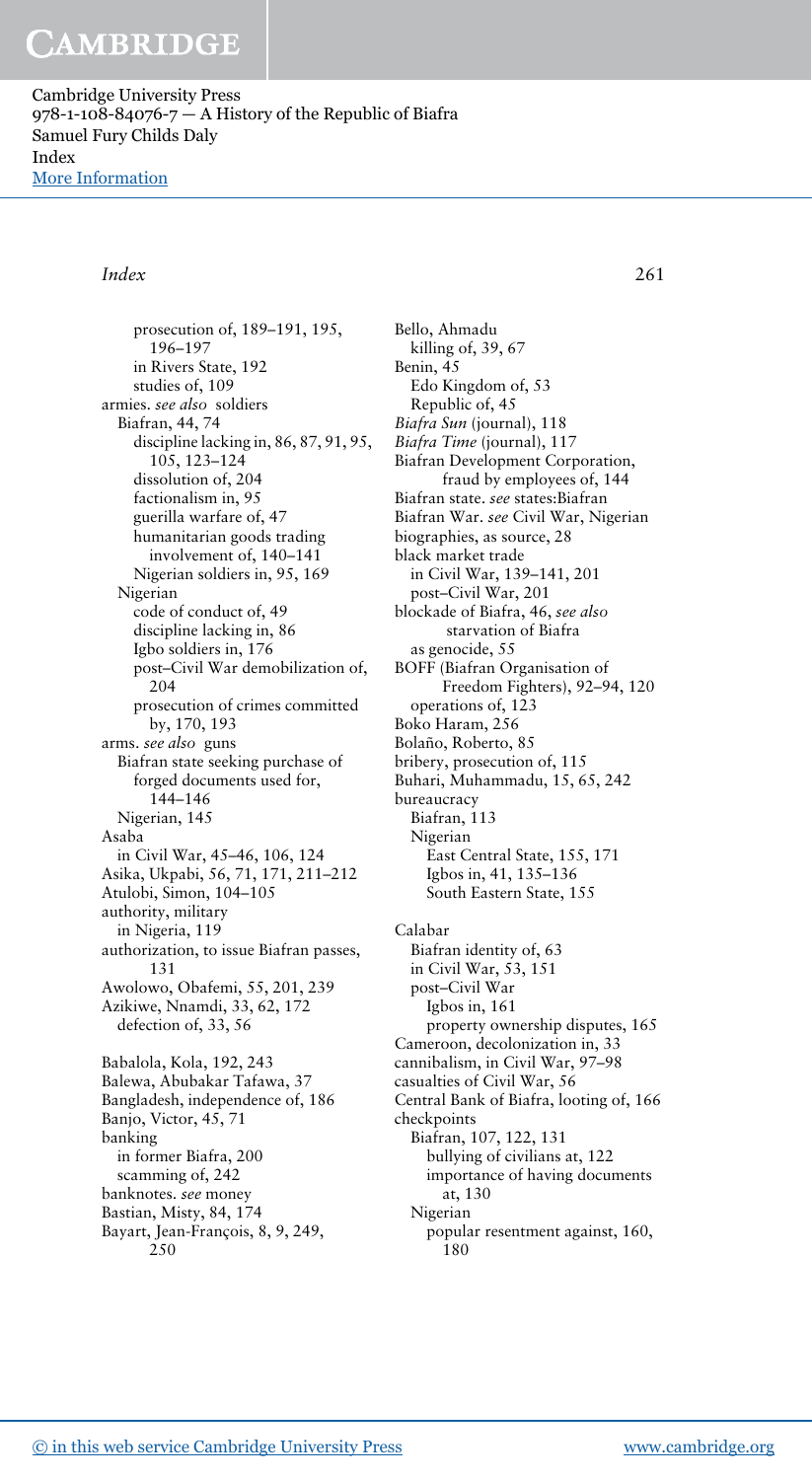Cambridge University Press  $978-1-108-84076-7$  – A History of the Republic of Biafra Samuel Fury Childs Daly Index [More Information](www.cambridge.org/9781108840767)

262 Index

Chijindu, Innocent, 31 child soldiers, Biafran, 102, 108 Christianity of Biafrans, 57 Chuku, Gloria, 96 Chukudebelu, Obiora, 219–220 Chukwurah, Diliorah, 147 citizen's arrests, proliferation in Biafra of, 119 civil defense organizations bullying of civilians by, 121–123 female members of, 91–92 civil service. see bureaucracy civil unrest, in Nigeria, 181 Civil War, Nigerian, 1–3, 44–58 casualties in, 56 criminal legacy of, 13, 15–16, 33, 175, 216, 228 419 fraud, 112–113, 219, 220 availability of guns as cause of, 191–197 in Biafra, 35, 78–85, 153, 183–189 oil industry as cause of, 205–208 poverty as cause of, 197–203 ruptured family relations as cause of, 208–216 unemployment as cause of, 203–205 criminality in, 111–113, 114–118, 136–144 end of, 150–151, 181, 198 reconciliation, 151, 153, 166–170 reintegration of Biafra into Nigeria, 152–154, 161–166, 170–175 historiography of, 16, 18, 23, 29–34, 36–58 diplomatic, 17 judicial inquiries into, 254 law and order legacy of, 37, 58 mercenaries in, 101 naming of, 3 profiteering in, 140, 222 sources for studies of, 2, 19–34 start of, 47, 68 starvation images of, 3, 16, 19 violence in, 2, 45–46, 53–57 Biafran side, 80–81, 85–89, 92–101 Nigerian side, 87–88 sexual violence, 95–97, 210

class, role of in Nigerian Civil War, 64 Cold War, Biafra's position in, 7 combing expeditions, 126 commercial activities in Eastern Nigeria, post–Civil War, 201–202, 222, 232–235 fraud and forgery in restrictions on of Igbos, 40, 201 in wartime Biafra, 139–144 pre–Civil War, 112 commercial disputes, post–Civil War, 200, 202 confraternities, Nigerian, 248 Congo Democratic Republic Katanga secession war in, 33 conscription, of Biafran soldiers,  $102 - 105$ evasion of, 130 conspiracy theories, on Igbos, 40 contracts, Biafran declared void after Civil War, 200 Cooper, Frederick, 75 corruption in Biafra, 116, 141 in Nigeria, 6, 176, 239 fraud schemes building on reputation of, 241–242 courts Biafran functioning of, 24, 66, 70, 72–74, 83 post–Civil War handling of decisions of, 166 of East Central State, 155 post–Civil War, 200 Nigerian post–Civil War, 167–170 crime female perpetrators, 94, 184 and freedom, 217 Igbo perpetrators, 220 impact of, 253 in Biafra, 9, 13–15, 78–85 in Civil War, 94–110, 111–113, 114–118 post–Civil War (former Biafra), 35, 156 in East Central State, 34, 153, 245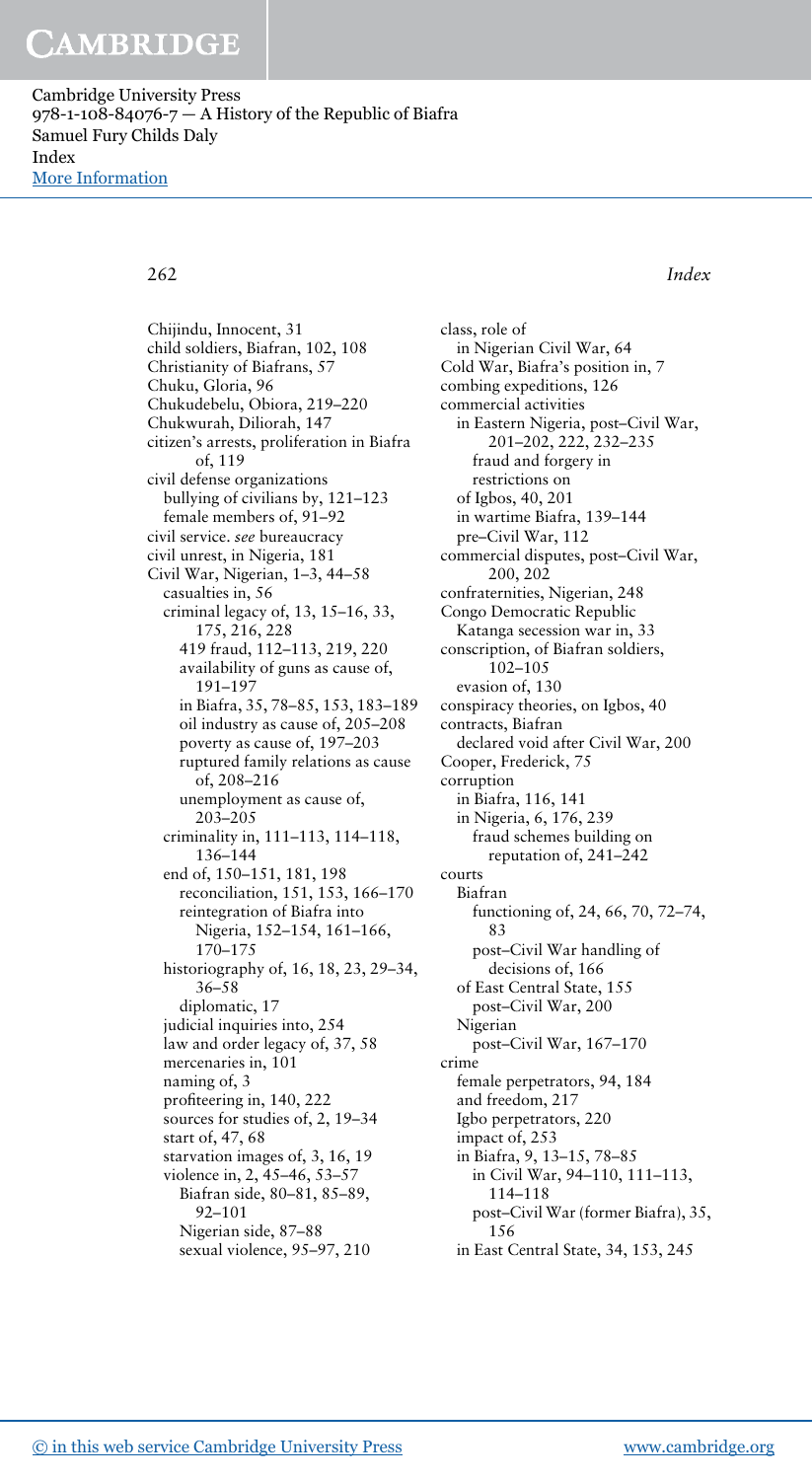Cambridge University Press  $978-1-108-84076-7$  – A History of the Republic of Biafra Samuel Fury Childs Daly Index [More Information](www.cambridge.org/9781108840767)

### Index 263

availability of guns as cause of, 191–197 oil industry as cause of, 205–208 poverty as cause of, 197–203 ruptured family relations as cause of, 208–216 unemployment as cause of, 203–205 violent, 187–189 in Nigeria, 10–11, 76, 175–181, 220, 236, 246–249, 251, 252–254 as legacy of war, 9, 10–13, 33, 181 in Nigeria, 81, 188 colonial, 67 international reputation of, 4–6, 185 as legitimacy for military rule, 15–16 media coverage of, 117 organized crime, 246 state as perpetrator of, 175 studies of, 246 understanding of, 14 criminal law Biafran, 25, 66 British emphasis on, 25 of East Central State, 156 criminals, release in Biafra of, 74 criminology, 14 Cronje, Suzanne, 149 cults (secret societies), Nigerian, 247 customary law in Biafra, 74–75 in Nigeria, 75 Daniel, Abraham, 104–105 deception/deceit in wartime Biafra, 121, 125, 126 by Biafran state, 144, 146–148 as survival strategy, 112, 219 post–Civil War, 225 demobilization, post–Civil War, 203, 204 democracy and security, 217 deportations, post–Civil War, 204

destruction in Civil War of documents, 20–21 of towns, 151 diaspora, Nigerian, 236 Diette-Spiff, Alfred, 171 Dikko, Umaru, 242 diplomacy in Civil War, 17 diplomas, forging of, 137 discipline emphasis in Nigerian politics on, 65 lack of in Biafran army, 87, 91, 95, 123–124 in Nigerian army, 86 disorder, 7 African postcolonial, 10, 253 in East Central State, 154–161, 176, 181 Nigerian, 66 displaced persons, 59 in Civil War, 125 divorce rates, post–Civil War, 212 Doctors Without Borders, founding of, 18, 55 documents, forging of in Biafra, 128–136 to obtain weapons, 145 in Nigeria, 134–136 domestic violence, post–Civil War, 189, 208–216 drugs, criminality related to in Biafra, 101 Drum (journal), 40 "Dutch disease," 206 East Central State in Civil War, 52 post–Civil War, 154 availability of firearms, 191–197 dysfunctional public order in, 154–161, 176, 181 government administration, 155, 171 law/legal system, 156 oil industry, 205–208 police misconduct, 176–181 politics, 171 poverty, 197–203 property ownership disputes, 165 ruptured family relations, 208–216

by Biafran soldiers, 105–108 by Nigerian soldiers, 106

desertion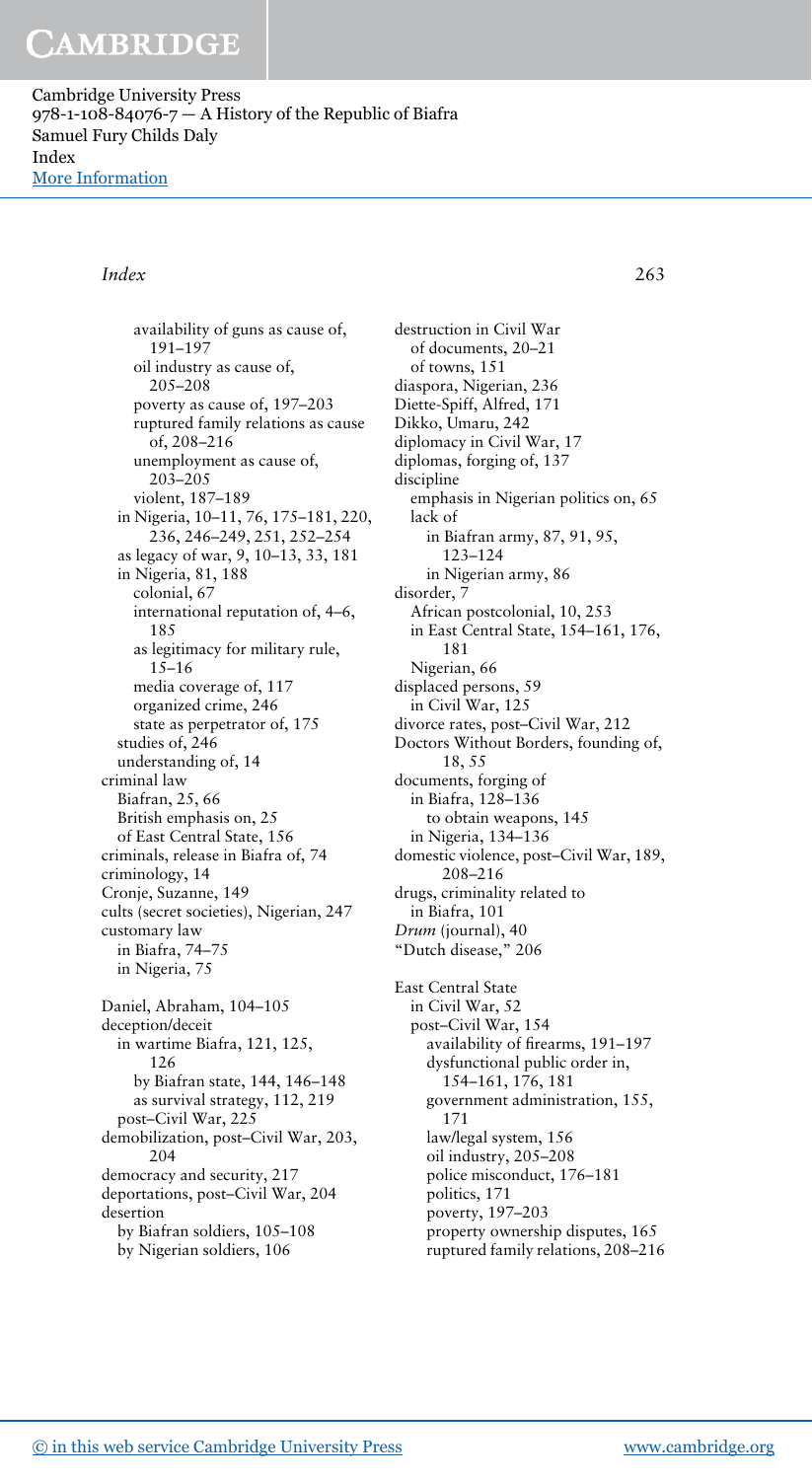Cambridge University Press  $978-1-108-84076-7$  – A History of the Republic of Biafra Samuel Fury Childs Daly Index [More Information](www.cambridge.org/9781108840767)

### 264 Index

East Central State (cont.) unemployment, 203–205 violent crime, 187–189 East Pakistan, secession of, 186 Eastern Region civil service in, 41 Igbos fleeing to, 41 splitting of, 43, 171 Ebbeh, Mark, 124 Echere, Adeodatus, 91 Economic and Financial Crimes Commission, 242 economy of East Central State, 197, 201 and Nigerian oil industry, 206 Ededey, Gabriel, 177–180 education, Biafran, 207 Efiong, Philip, 151 Egbuna, Godwin (Captain Blood), 78–79, 109 Eke, Georgina, 99 Ekeh, Peter, 58 Ekpenyong, Friday, 133 Ekwensi, Cyprian, 139, 200, 216 emergency measures/state of emergency in Biafra, 69 in Civil War, 68 by military regimes, 69 emigration, by Igbos, 235–236 Emsley, Clive, 13 end-user certificates in arms trade Biafran forging of, 145, 146 obtaining of, 145 Enugu in Civil War, 50, 87, 151 looting of branch of Central Bank of Nigeria, 243 post–Civil war, 35, 152 espionage, Biafra's use of, 147 Esuene, John, 171 Esuene, Udoakaha, 53 ethics, Biafran crisis of, 116 ethnic violence, anti-Igbo, 37–42, 53–57, 178, 255 comparisons with Jews, 250 ethnicity and Biafran war, 26, 60, 63 and Nigerian crime, 14, 221, 227 in Nigerian politics, 37

of Nigerian soldiers in former Biafra, 160 Europe, in Second World War, 233 executions, 158–159, 190, 195 of armed robbers, 196–197 Eyo, Effiong Okon, 139 Eyoma, Eyoma Ita, 147 families, ruptured relationships in, 208–216 famine, Biafran, 47, 55 end of, 199 long-term effects of, 57 Faruk, Usman, 187 federalism, Nigerian, 37 post–Civil War, 170–171 femicide, post–Civil War, 209–211, 215 fiction, on Nigerian fraud and forgery, 237–238 films, Nigerian, 248 firearms. see guns forensic science, in Biafra, 114 forgery. see fraud and forgery Forsyth, Frederick, 49 fragmentation bombs, Nigerian Army's use of, 87 Franklin, John Hope, 10 fraud and forgery. see also corruption, fraud in Biafra, 111–113, 126, 128–136, 137, 138 acceptability of, 134 by Biafran state, 144–149 counterfeiting money, 129 prosecution of, 114–118, 133–134 as survival strategy, 222 in Nigeria, 10–13, 134–136 in commercial transactions, 232–235 Igbos linked to, 227 international reputation of, 239–241 post–Civil War wave of, 180, 219, 221, 224–227 prosecution of, 224–225 roots of, 252 syndicates/cults involved in, 248 and violent crime, 222–224 freedom and criminality, 217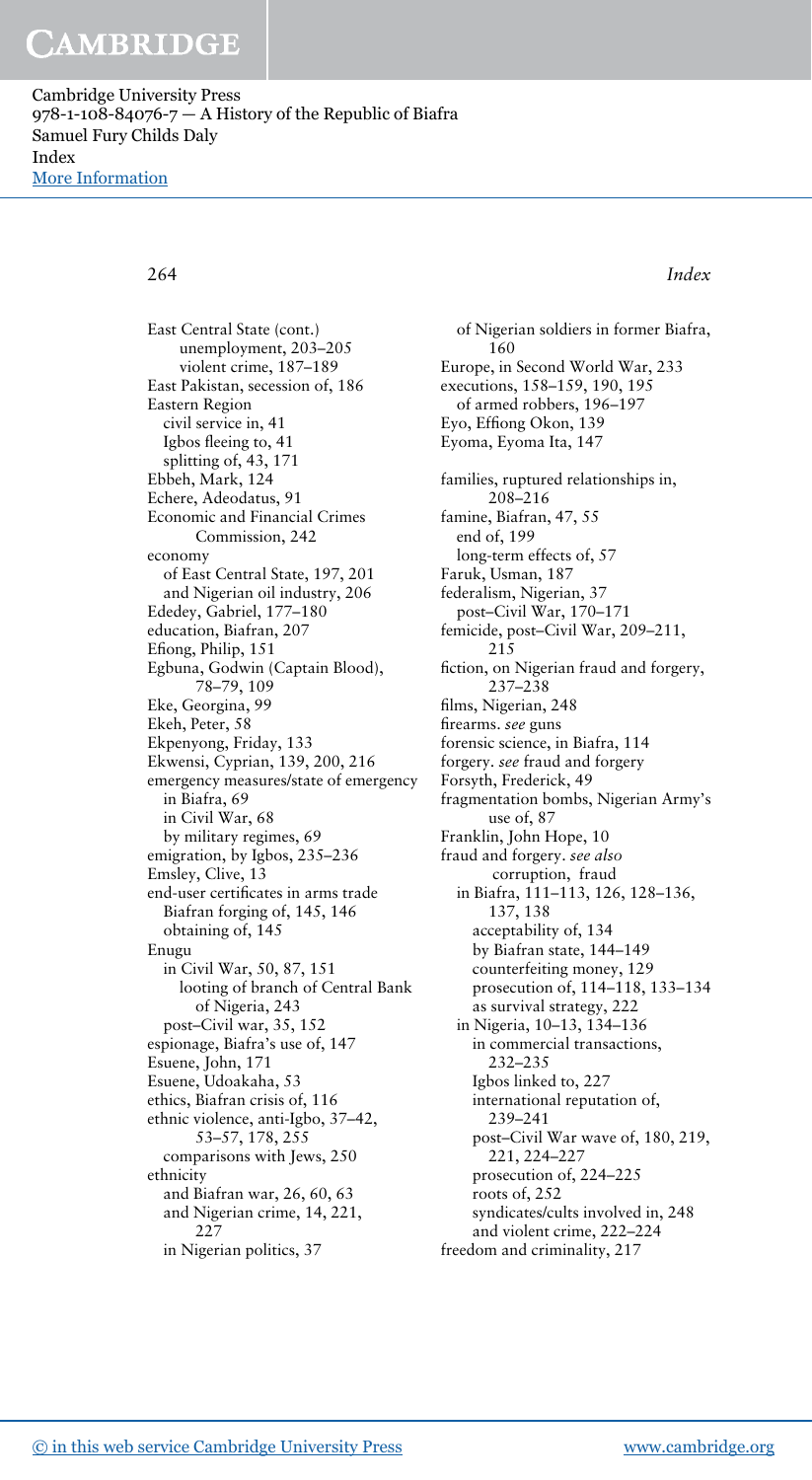Cambridge University Press  $978-1-108-84076-7$  – A History of the Republic of Biafra Samuel Fury Childs Daly Index [More Information](www.cambridge.org/9781108840767)

### Index 265

freedom of movement, in Biafra, 130 Friedman, Wolfgang, 82 G.C.M. Onyiuke Tribunal of Enquiry, 62 gambling, wartime, 137 Gbulie, Ben, 48, 130, 140, 151 gender of 419 fraud perpetrators, 231 and reintegration of Biafra into Nigeria, 211–212 and warfare, 91, 189 genocide, Biafran accusations against Nigeria of, 54–57 investigations into, 148–149 Ghana, 220 Glenny, Misha, 220 government administration. see bureaucracy governors of Nigerian states, 171 Gowon, Yakubu on behaviour of Nigerian armed forces, 49, 55 and Biafran secession, 42, 43, 67 on Civil War, legacy of, 58, 153 coup by, 38, 67 on post–Civil War situation, 153, 172, 176 Green, Timothy, 145 guerilla warfare, by Biafran army, 47, 87 Guinea, nation-building in, 30 gunpowder, use of, 105 guns. see also arms artisanal manufacture of, 191 availability of, 192 in Biafra, 94, 109 in East Central State, 191–197 symbolic meanings of, 83 "Happy Survival" (song, Okwedy), 181 Harneit-Sievers, Axel, 31 High Court of the East Central State, 189 historiography of Biafra, 23–24, 33–34, 36 of Civil War, 16, 18, 23, 29–34, 36–58 diplomatic, 17

postcolonial, 4 of wars, 28 Houphouët-Boigny, Félix, 173 Human Rights Violations Investigation Commission (Oputa Panel), 254 humanitarian aid to Biafra, 18 arms packed in, 146 trade in, 140–142 to former Biafra, 198–199 humor, Nigerian, 241 hunger. see famine, Biafran Ibiam, Akanu, 137 Ibik, Jacob, 71, 90 ideals of Biafran independence, current, 27 identities Biafran/Igbo, 59, 255 and Biafran state, 59–64 fraudulent/theft of. see impersonation and law/legal systems, 61 identity cards/papers Biafran, 120 Nigerian forgery of, 225 replacing Biafran papers, 174 ideology of African states, 9 of Biafran state, 62, 64–75 Igbo, Emmanuel, 224 Igbo identity, 59–64, 255 of Biafran state, 59 Igbos, 6 accusations of Nigerian genocide against, 54–57, 148–149 administrative positions of, 135–136 commercial activities by, 40, 201 criminality linked to, 220, 250 fraud and forgery, 227, 249 ethnic violence against, 37–42, 53–57, 178, 255 comparisons with Jews, 250 in Mid-Western State, 53 in Nigeria in army, 176 in Civil War, 56, 174 imprisonment of, 41, 42 masculinity ideas of, 231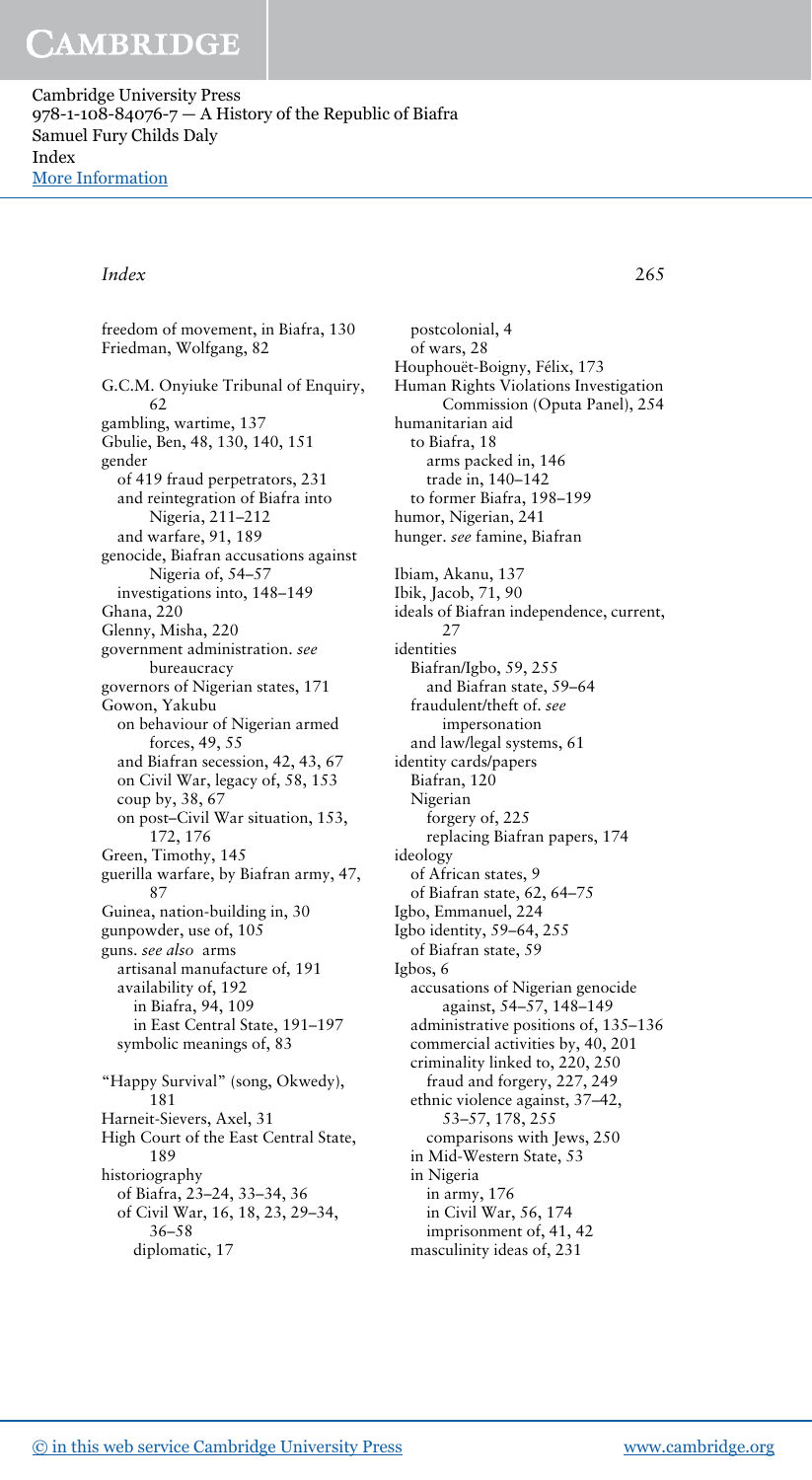Cambridge University Press  $978-1-108-84076-7$  – A History of the Republic of Biafra Samuel Fury Childs Daly Index [More Information](www.cambridge.org/9781108840767)

266 Index

Igbos (cont.) post–Civil War situation of, 161–165, 172 emigration, 235–236 harassment by authorities, 180 Ige, Bola, 42 Ige, Casimir, 141–142 Igwe, James, 224 Ihejirika, Angelina, 96 Ijaws, in Port Harcourt, 163 Ike, Chukwuemeka, 151 Ikem-Calabar highway, corruption in construction of, 141 Ikpeazu, Chuba, 179, 188 Imoh, Emmanuel, 111 impersonation colonial worries about, 126 in Civil War, 34, 126, 136–140 post–Civil War, 225, 244 prosecution of, 117 imprisonment in Biafra, 73, 116, 139 of Igbos in Nigeria, 41, 42 independence of Biafra. see secession of Biafra of Nigeria, 6 indigeneity certificates, demands for, 180 indiscriminate attacks, in Civil War, 87 insanity, criminality resulting from, 183 insecurity, post–Civil War, 154, 181, 192 International Committee for the Study of the Crimes of Genocide, 148 Internet, Nigerian fraud schemes on, 10–13 IPOB (Indigenous People of Biafra), 255 Ireland, support for Biafra by, 146 Ironsi, John Aguiyi, 37 Isichei-Isamah, Celestina, 45 Islam Igbos seen as disrespectful to, 39, 40 in Nigeria, 57 Ismail, Olawale, 246 Ivory Coast, Ojukwu's exile in, 172 Iyayi, Festus, 183 Jaja, Benson Isaac, 133–134

Jews, anti-Igbo violence compared to experiences of, 250

Jos, Igbos in, 38 judges, in East Central State, 155 criticism of, 158 judicial inquiry into Nigerian military rule, 254 Judt, Tony, 233 "jungle justice," 90–92 Kalyvas, Stathis, 84 Kampala talks, 47, 48 Kano, anti-Igbo violence in, 39 Kaplan, Robert, 31 Katanga war of secession, 33 mercenaries in, 102 kidnappings in Civil War, 103, 149 post–Civil War, 188 killings arbitrary, in Civil War, 169 provocation as defense for, 209 ritual, 224 Kouchner, Bernard, 55 Kuti, Fela, 175 Lagos in Civil War, 87 post–Civil War, 152, 163 419 fraud perpetrators, 246 Igbo commercial activities in, 163 Lal, Priya, 77 Land Army, 92 landownership disputes, in Biafra, 100 Larkin, Brian, 47 law. see also legal systems, rule of law African, 76 breaking of, in Second World War, 233 emphasis in Nigerian politics on, 76 Law and Order (Maintenance) Edict (Biafra, 1967), 69 lawyers, Biafran, 155–156 leadership Biafran, 7 military, 95, 101 paranoia of, 71 and truth, 128, 149 Nigerian, 7, 37–38, 221 legal records Biafran, 23, 31–32 on cannibalism, 97–98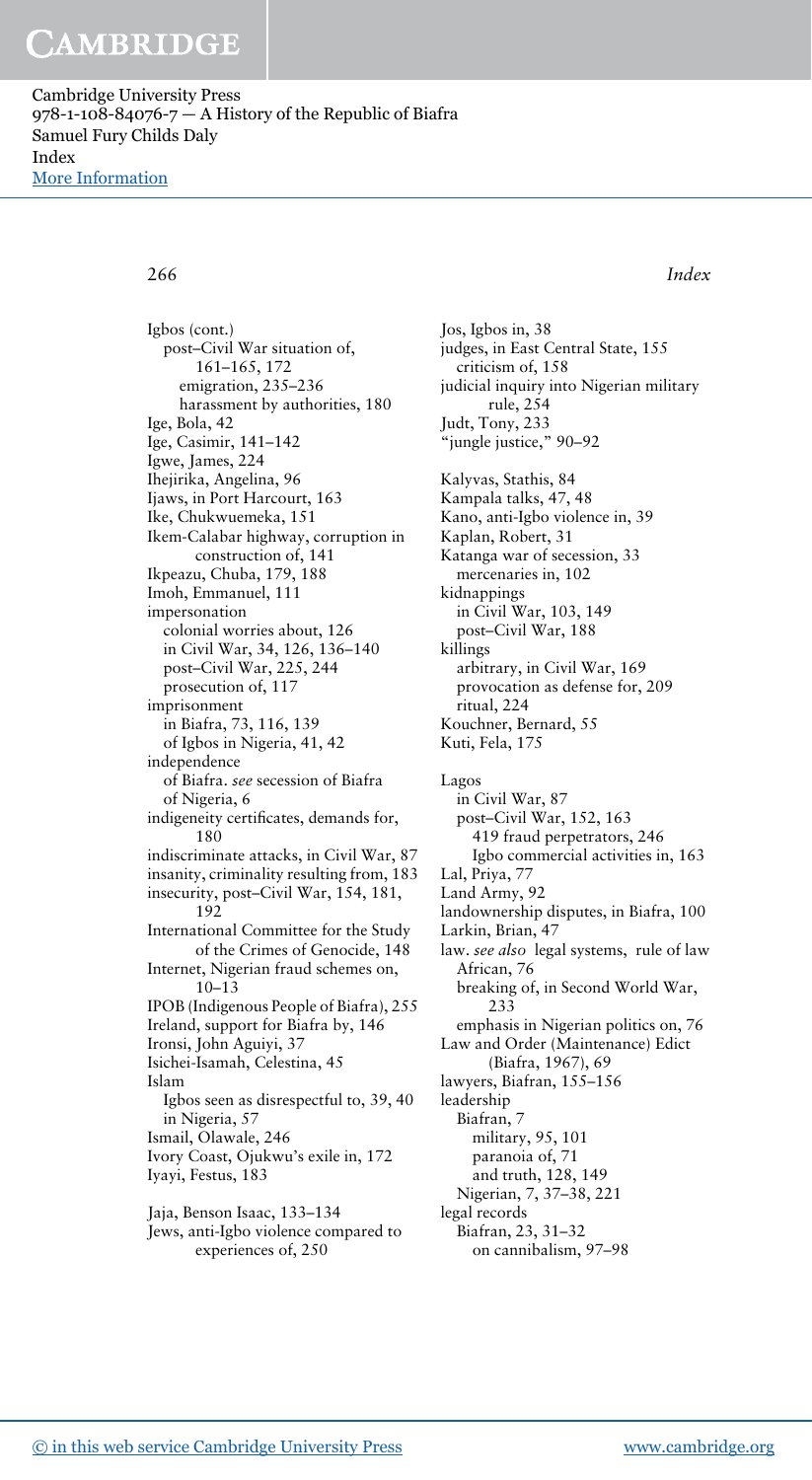Cambridge University Press  $978-1-108-84076-7$  – A History of the Republic of Biafra Samuel Fury Childs Daly Index [More Information](www.cambridge.org/9781108840767)

### Index 267

on sexual violence, 96 use as source, 20, 23–27, 81–83, 189 legal systems African, 77, 254 Biafran, 3–4, 7, 25, 32, 59, 61 implementation of, 62, 64–75 and state of emergency, 68–69 unraveling of, 34, 86, 89–92, 116, 118–127, 128–129, 150 Nigerian East Central State, 154–161 under military rule, 66 legitimacy of Biafran state, 66 Lombard, Louisa, 253 looting in Civil War, 243 post–Civil War, by Nigerian soldiers, 191 lying, condemnation of, 114 Major, Civilian (fictional character), 237 Mama, Amina, 119 markets, in Civil War, 123 martial law, in Biafra, 68–71 martial races notion, 30, 231 martial spirit, 10 in Biafra, 84 in Nigeria, 188 peace time persistence of, 9, 11, 184, 186 masculinity, changed ideas about, 231 massacres, in Civil War, 45–46, 48, 53–57 MASSOB (Movement for the Actualisation of the Sovereign State of Biafra), 255 Mazrui, Ali, 254 Mbanefo, Louis, 1, 2, 65, 66, 72, 75, 83 Mbembe, Achille, 6, 10, 254 media coverage of Biafran secession, 35 of Civil War, 16, 46, 49 of court cases, 158 of Nigerian crime, 76 memoirs, as source, 27 Mensah, Dr., 148–149 mercenaries in Civil War, 101 in Katanga secession war, 102

Mid-Western State in Civil War, 52, 53 permissive attitude toward criminality in, 176 military occupation of former Biafra by Nigeria, 152, 159–161, 198 criminality in, 179 and emergency measures, 69 military rule of Nigeria, 6, 15, 37, 67, 180 and criminality, 15, 217 judicial inquiries into, 254 legal system in, 66 state governors in, 171 militias, Biafran, 92–94, 119–121 bullying of civilians by, 121–123 minorities in Biafra, 42, 62, 131 Ogoni, 63 post–Civil War, 165, 171 in Nigeria, 61 stereotyping of, 250 trading by, 250 missionary activities, in Eastern Region, 41 modernity, 75 Biafran ideology of, 75 monetary policies, Nigerian, 200 money Biafran post–Civil War, 200 refusals to accept, 114 forgery/counterfeiting of, 129, 241 prosecution of, 117, 224 Nigerian alleged illegality in Biafra of possession of, 122 looted from Enugu branch of Central Bank of Nigeria, 243 washing scam, 241 Monga, Célestin, 253 morality in Civil War, 99 post–Civil War breakdown in, 208, 216 Muhammed, Murtala, 50, 176, 232 Mujila, Fiston Mwanza, 35 murder charges, provocation as defense against, 209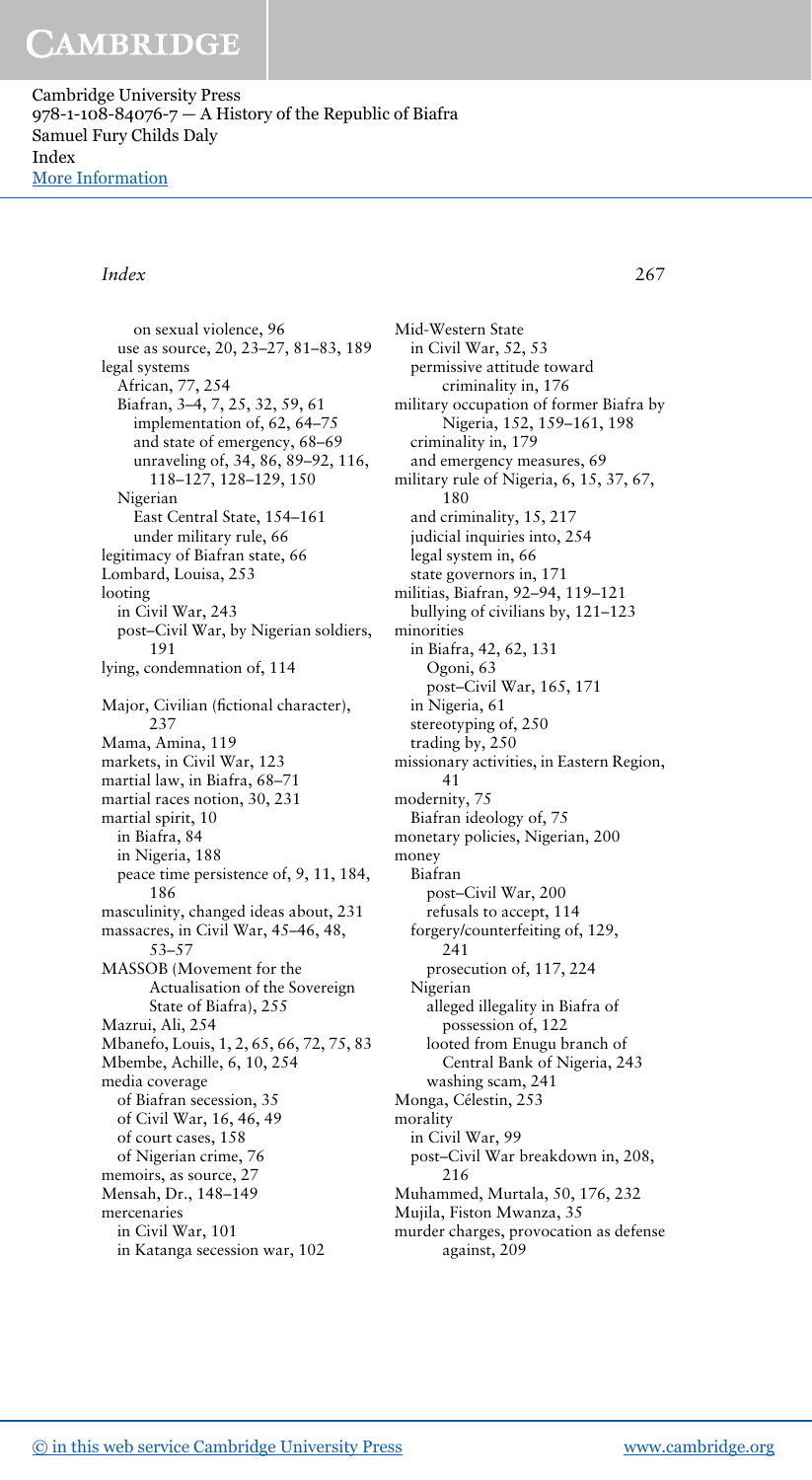Cambridge University Press  $978-1-108-84076-7$  – A History of the Republic of Biafra Samuel Fury Childs Daly Index [More Information](www.cambridge.org/9781108840767)

268 Index

National Association of Seadogs (Pyrates Confraternity), 247 nation-building, in Guinea, 30 nation-states African, 9, 30 Biafra, 9, 36 nativism, post–Civil War growth in, 170 Nguru, Okwu, 91 Ngwu, Robert, 167 Niger Delta Biafran claim on, 63 in Civil War, 46 Niger River, bridge over, 172, 173 "Nigeria na wa o" expression (Nigeria is war), 228 Nigerian Civil War. see Civil War, Nigerian Njoku, Emeka, 181 Nkemena, Justice, 114 Northern Region, anti-Igbo violence in, 37, 39 Nsukka, in Civil War, 51, 87, 88 Nwabueze, Joseph, 127 Nwabunike, Catherine, 114–116 Nwachukwu, Shakespeare C.N., 237–238 Nwagwu, Frederick (Areawire), 125 Nwankwo, Arthur, 172 Nwaoga, Pius, 167–168 Nwarungwa, Samuel, 183 Nwogu, Maurice, 226 Nwokocha, Christopher, 121 Nwori, Gabriel, 78 Nwude, Emmanuel, 242 Nyerere, Julius, 146 Nzeogwu, Chukwuma, 39, 74 Nzimiro, Ikenna, 64 oath swearing, 84 on guns, 83 OAU (Organisation of African Unity), Biafran independence opposed by, 17 Obasanjo, Olusegun, 254 Obi-Ani, Paul, 191 Obiechina, Emmanuel, 194 Obumselu, Ben, 62 Ogbemudia, Sam, 171 Ogoni activism, 63

Oguntoye, Dulcie, 31 oil industry in Civil War, 57, 63 post–Civil War, 162, 205–208 Ojukwu, Chukwuemeka Odumegwu Biafran state headed by, 1, 7, 35, 42–43, 132 withdrawal of, 151 on Biafrans/Biafran identity, 62 on Civil War, 48, 102, 108, 145, 149 criminality in use of mercenaries education of, 23 exile of, 172–174 on Nigerian crime, 10 on Nigerian political class, 221 on rule of law in Biafra, 65 on state of emergency in Biafra, 68 plots to overthrow regime of, 71 post–Civil War bitterness toward, 174 property ownership dispute involvement of, 165 Okechukwu Mezu, S., 199 Okezie, Ben, 248 Okezie, Josiah, 172 Okigbo, Pius, 147 Okolo, Jerome, 116, 152, 217 Okoye, Ezekiel, 165 Okpo, Eyo, 215 Okwedy, Eddie, 181 Onitsha anti-Igbo violence in, 39 in Civil War, 50 commercial activities in, 112 post–Civil war, 234 Ononye, Joseph Chukwuma, 226 Onunekwu, Godson (Captain Marvel), 121 Onuoha, Browne, 239 Onuoha, Timothy, 178 Onyegbula, Godwin, 20 Onyia, Enechi, 156 Oputa, Chukwudifa, 97, 196, 234–235, 254 oral history sources, Biafran, 26–27, 132 order, 7, see also public order, disorder organized crime, Nigerian, 246–249 Orlu, in Civil War, 120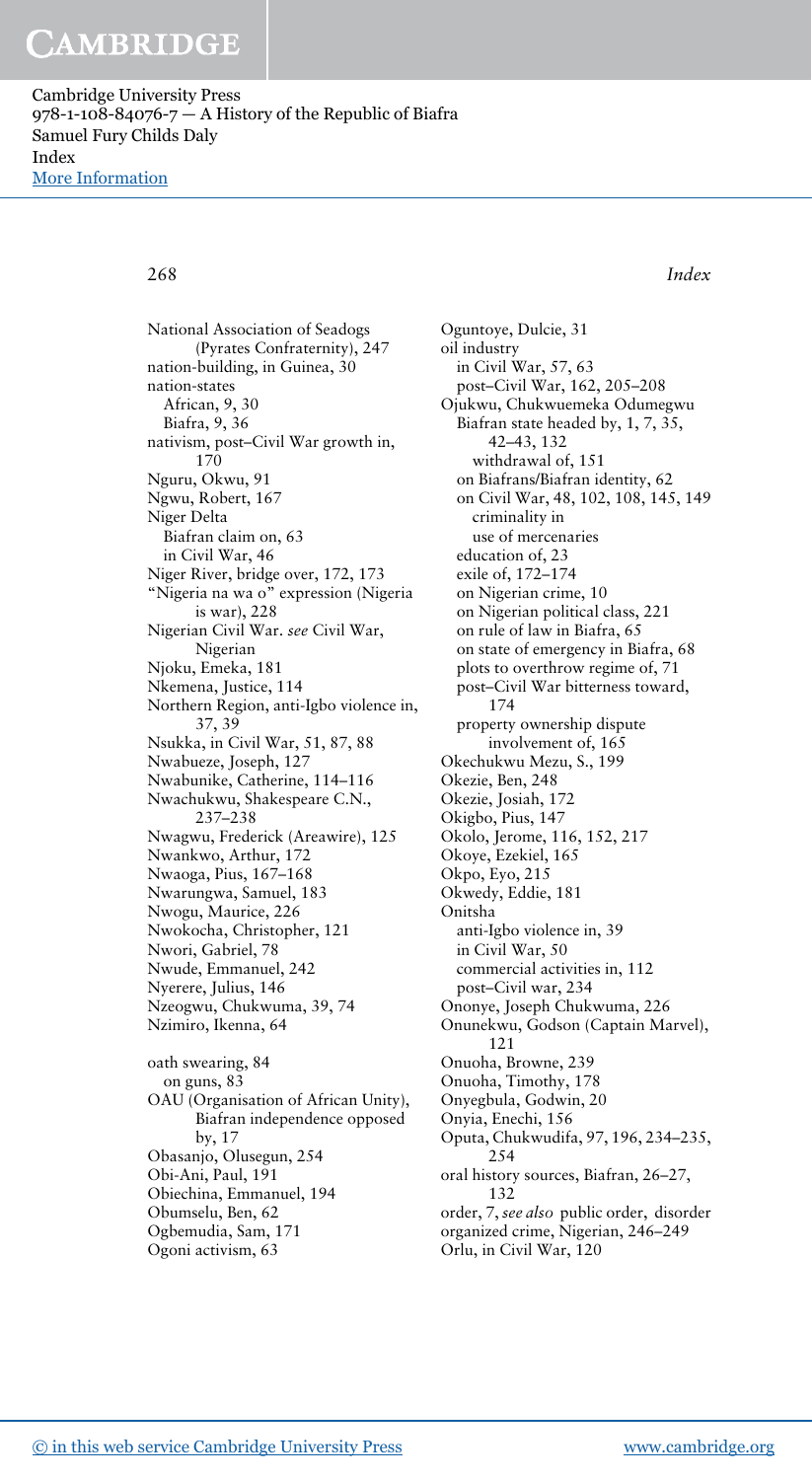Cambridge University Press  $978-1-108-84076-7$  – A History of the Republic of Biafra Samuel Fury Childs Daly Index [More Information](www.cambridge.org/9781108840767)

### Index 269

orphans, Biafran, 32 Osuji, James, 117 Oteka, Ejiofor, 154 Owerri in Civil War, 138, 150 post–Civil War, 199 Oyenusi, Ishola, 190 Oyewole, Anthony, 155 Ozekweo, Peter, 31 Ozu Abam, in Civil War, 88 Pam, Rwang, 38 paranoia of Biafran rulers, 71 pardon of Ojukwu, 174 passes Biafran authorization for issuing of, 131 establishing genuineness of, 133–134 forgery of, 130, 132–134 importance of possession of, 128, 130–131 Nigerian as propaganda, 134 protective capacities of, 136 passports Biafran, non-recognition of, 114 Nigerian, difficulties to obtain, 240 Pentecostalism, surge of, 229 personal transformation, civil war as opportunity for, 136–144 petitionary culture, 40 Piccato, Pablo, 82 Pierce, Steven, 240 pogrom, use of term, 39 poisons, criminal use of, 94 police, Nigerian misconduct by, 176–181 political prisoners, release in Biafra of, 74 politics African postcolonial, 253 Nigerian, 65 Biafran activism in, 254–256 corruption and fraud in, 239 ethnicity in, 37 law emphasis in, 76 reintegration of Biafra in, 170–175 Port Harcourt Biafran identity of, 63

in Civil War, 46, 53, 54 fraud and forgery in, 138 Nigerian capture of, 151 post–Civil War criminality, 153, 206, 244, 245 housing of oil workers, 162 Igbos in, 161–163, 164 Portugal, Biafran passports and currency refused by, 114 postcolonial states, 8, 77 African, 10, 77, 253 collapse of, 253 post-traumatic stress disorder, 36 poverty in East Central State, 197–203 post–Civil War, 200 preservation, of legal records, 24 Press, Steven, 240 prisons. see imprisonment profiteering in Civil War Biafran, 140 skills needed for, 222 propaganda Biafran, 64, 136 Nigerian, 134 property ownership crime related to, 206 post–Civil War disputes over, 138–139, 163–166 and corruption, 243 prosecutions in Biafra of bribery, 115 of crimes against northerners, 62 of fraud and forgery, 114–118, 133–134 of impersonation, 117 of profiteering, 140 of subversion, 70 of treason, 45, 70, 127 in East Central State/eastern Nigeria of armed robbery, 196–197 of criminality by Nigerian soldiers, 192 of fraud and forgery, 224–225, 227, 233–235 in Nigeria of anti-Igbo violence, 62

of armed robbery, 189–191, 195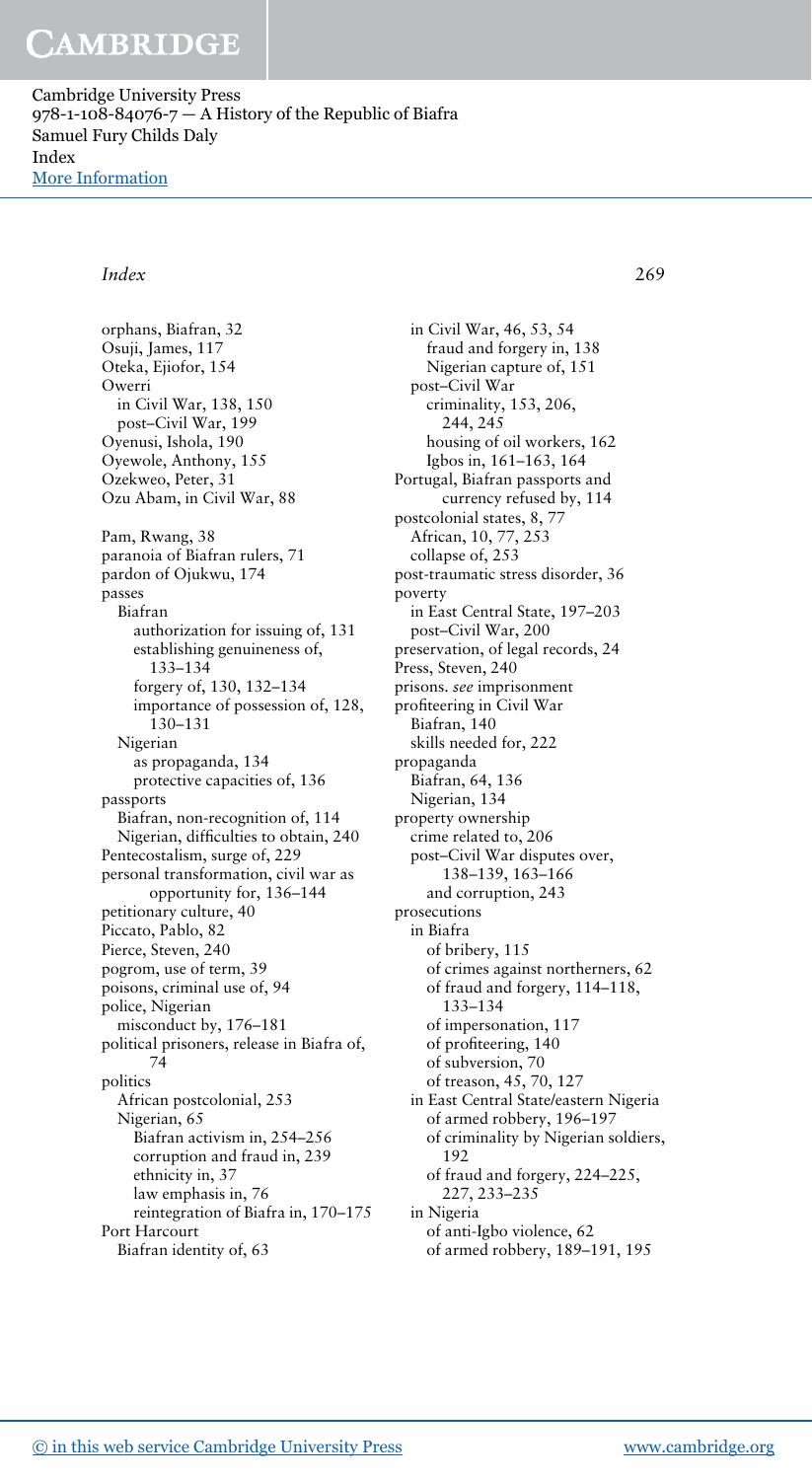Cambridge University Press  $978-1-108-84076-7$  – A History of the Republic of Biafra Samuel Fury Childs Daly Index [More Information](www.cambridge.org/9781108840767)

270 Index

prosecutions (cont.) of criminality by soldiers, 169, 170, 193 provocation, 209 as defense against murder charges,  $209$ public opinion, on Civil War, 46, 47 public order Biafran collapse of, 97, 101, 108–109 post–Civil War, 154–161 real estate fraud, 244 recognition of Biafran state, 147 by Tanzania, 146 reconciliation after Civil War, 151, 153 legal problems of, 166–170 Red Cross, Biafran enrichment by staff of, 141–142 refugee camps Biafran, 52 post–Civil War, 198–199 refugees, 59 in Civil War, 125, 151 reintegration of Biafra into Nigeria, 34, 152–154 and gender, 211–212 political, 170–175 property ownership disputes, 163–166 religion in Nigeria in Civil War, 57 post–Civil War, 58, 228–231 former Biafra, 229 The Renaissance (journal), 158 Reno, William, 253 requisitioning, by Nigerian soldiers, 191 Rivers State in Civil War, 63 Nigerian capture of, 151 post–Civil War criminality, 192 Igbo commercial activities, 163, 164 politics, 171 road blocks. see checkpoints Roberts, Richard, 82 rule of law in Biafra, 7, 64

and state of emergency, 68–69 Sakaguchi, Nelson, 242 Saro-Wiwa, Ken, 63 scapegoating of Igbos, for fraud crime wave, 227 secession of Biafra, 1–2, 42 causes of, 6 comparisons with other seccessions East Pakistan, 186 Katanga, 33 failure of, 27, 34, 181 origins of Nigerian criminality in, 187 reactions to African, 17 Nigerian, 43 Second World War, law breaking in, 233 security Biafran loss of, 84, 127 and democracy, 217 post–Civil War lack of, 154, 181, 192 self-help guides on fraud, 238 self-preservation instincts, 216 sentencing, in Biafra, 73–74 sexual relationships, of Igbo women with Nigerian soldiers, 210–211, 212–213 sexual violence, in Civil war Biafran side, 95–97 Nigerian side, 210 Shagari, Shehu, 15, 174 Sharafi, Mitra, 61 Slezkine, Yuri, 250 Smith, Daniel Jordan, 12, 220, 231, 240 smuggling, post–Civil War, 202 socialism, Biafran, 62 soldiers. see also armies Biafran, 74 conscription of, 102–105, 130 criminality by, 99–101, 104–105, 107–108, 110, 136 desertion by, 105–108 distinction with civilians, 120–121 harassment by civilians of, 123 post–Civil War trials of, 167–169 Civil War veterans, 204, 205 Nigerian

Nigerian lack of, 66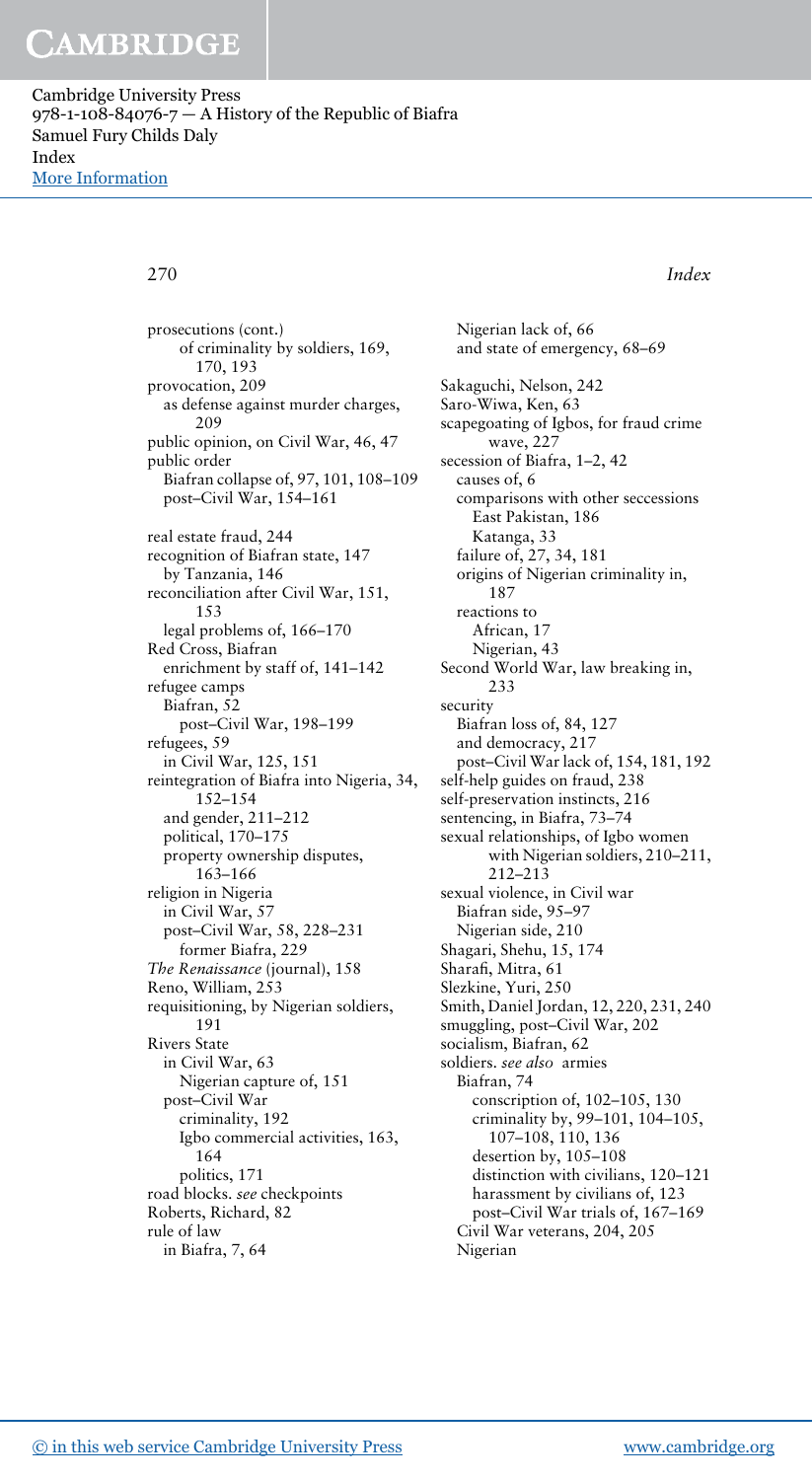Cambridge University Press  $978-1-108-84076-7$  – A History of the Republic of Biafra Samuel Fury Childs Daly Index [More Information](www.cambridge.org/9781108840767)

### Index 271

in Biafran Army, 95, 169 code of conduct for, 49 criminality by, 159–161, 180, 191, 192, 193 desertion by, 106 prosecution of war crimes committed by, 170 sexual relations with Igbo women, 210–211, 212–213 sources, on Civil War history, 2, 19–34 South-Eastern State in Civil War, 151 post–Civil War, 165 government administration, 155 politics, 171 sovereignty, of Biafran state, 8 Soviet Union, collapse of, 238 Soyinka, Wole, 247, 256 Special Tribunal of Biafra, 69, 71–72, 108 spies, Biafra's use of, 147 spirituality, post–Civil War, 228–231 St. Jorre, John de, 113 starvation of Biafra, 3, 16, 19, 46, 201, see also blockade of Biafra as tool of war, 55 crimes resulting from, 98 desertion resulting from, 107 long-term effects of, 57 states African, 10, 253 Biafran, 7, 58–64 collapse of, 133, 181 credibility of, 129 fraud employed by, 144–149 ideology of, 62, 64–75 recognition of, 146 sovereignty of, 8 survival of, 117 use in post–Civil War fraud schemes of, 243 Nigerian dysfunction of, 241, 251 post–Civil War criminality by, 132, 175–181, 239–245 postcolonial, 8, 77 collapse of, 253 legal systems of, 77 recordkeeping by, 21–23 unrecognized, 36

stereotypes of minorities, 250 Steyerl Hito, 244 Straus, Scott, 56 subversion, crime of, 70 survival strategies deception/forgery, 112, 135, 219, 222 impersonation, 127 Nigerian, 13 Survive the Peace (Ekwensi), 216 survivors, of Biafran famine, 57 "sworn on the gun" phrase, 83 syndicates, criminal in Nigeria, 247, 249 Tamuno, Tekena, 184, 193, 223, 229 Tanzania, recognition of Biafran state by, 146 tax collectors, resentment against, 181 taxation Biafran, 104 Nigerian, 181 time, wartime perceptions of, 36 traditional religion, resurgence of, 229 The Tragedy of Civilian Major (Nwachukwu), 237–238 treason, prosecutions of, 45, 70, 127 trickster archetype, West African, 249 trust break down in war of, 112 in legal system, 158 in wartime partnerships, 222 truth, Biafran leadership's relation with, 128–129, 149 Uganda, 195 Ugwuzor, Pleasure Mercy, 226 Ukazu, Basemath, 212–213 Ume, Ejike, 112 Umelo, Rosina, 21, 42, 87, 103, 121, 232 Umuahia, in Civil War, 138, 150 Umuobom in Civil War, 118–119, 120, 121, 123, 124, 125 "jungle justice" in, 90–91 uncertainty, responses to, 127 unemployment, in East Central State, 203–205

and oil industry, 205